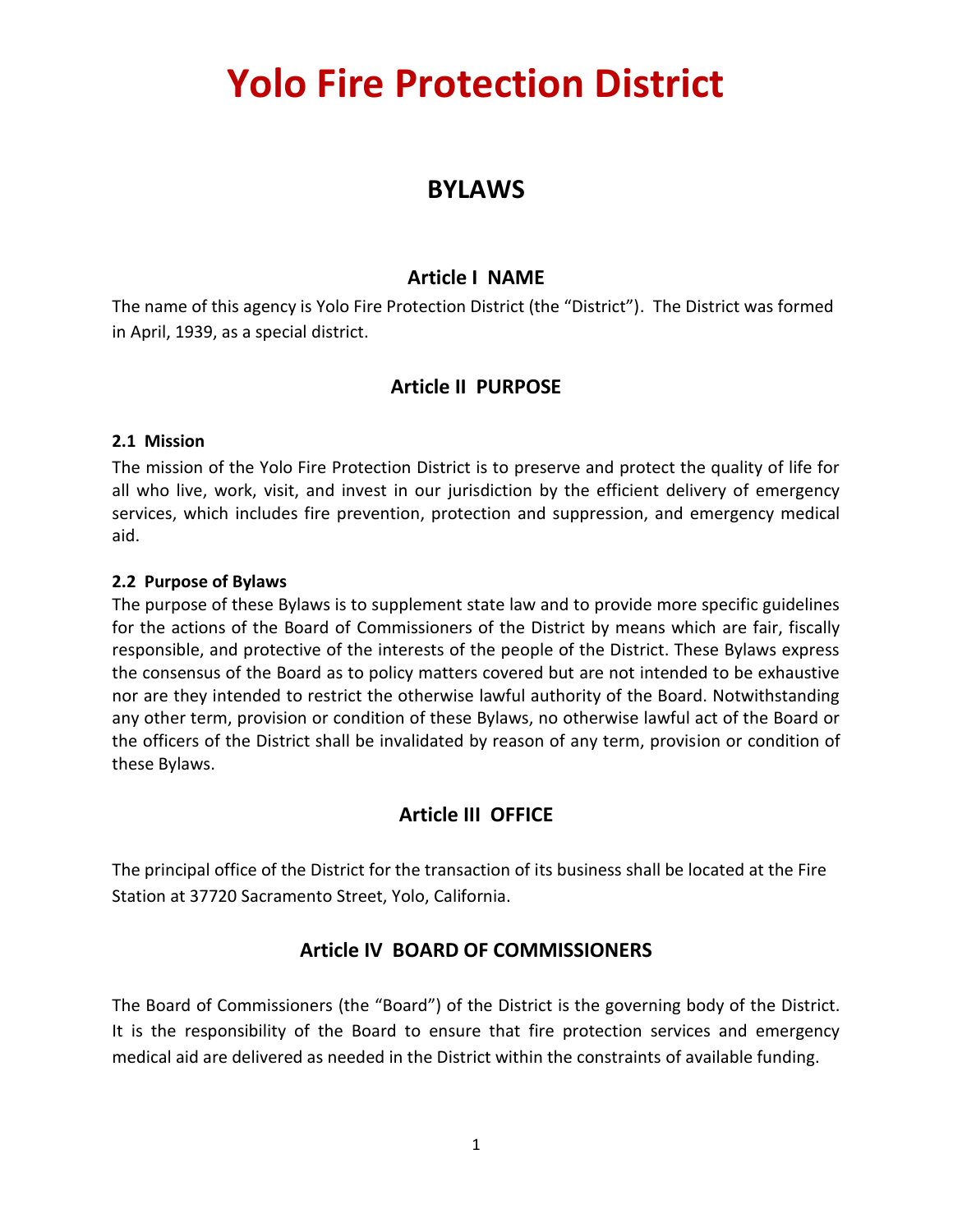#### **4.1 Commissioners**

The Commissioners are elected by the voters residing in the Yolo Fire Protection District, and are accountable to them. The number of Commissioners is fixed at three, and each shall serve a term of four years. The qualifications for office state that a person is a registered voter residing within the boundaries of the District.

#### **4.2 Powers**

All meetings and actions of the Board shall be undertaken in compliance with the Fire Protection District Law of 1987 (Health & Safety Code Sections 13800 *et seq.*), the Brown Act (Government Code Sections 54950 *et seq*.), the Political Reform Act of 1974 (Government Code Sections 81000 *et seq*.), and all other applicable laws and regulations. The District's activities and affairs shall be conducted under the direction of the Board of Commissioners of the District. Commissioners shall have no power as individual commissioners and shall act only as members of the Board.

#### **4.3 Duties**

The Commissioners' duties shall be legislative in nature. The Commission shall formulate and adopt policy, rules and regulations for the operation and management of the District.

**a. Open Meetings**. The Commissioners shall conduct their business for the public benefit, abiding by the California "Open Meeting Law" (Govt. Code Sections 54950 *et seq.*) as interpreted by court decisions and Attorney General opinions, concerning the requirements for open meetings of governmental agencies in California.

**b. Sound Judgment**. The Commissioners shall exercise sound and prudent judgment in conducting the business of the District and shall deal always in an ethical, honest, straight-forward, open and above-board manner with the community, the Fire Chief, and other personnel.

**c. Finances and Budgets.** The Commissioners shall in all ways prudently manage, preserve and account for the District's financial resources. They shall review and approve a budget annually. They shall provide, within applicable budget limitations, adequate personnel, equipment and materials for the operation and maintenance of the Yolo Fire Protection District and the Yolo Volunteer Fire Department. Expenditures of the District shall be made only in accordance with the District's Expenditure Policy as adopted by the Board. Such Expenditure Policy shall include, at a minimum, a contracting, purchasing and disposition of property policy.

**d. Personnel.** The Board shall establish Personnel Policies which shall provide for the recruitment, selection, retention, evaluation, discipline and termination of District employees.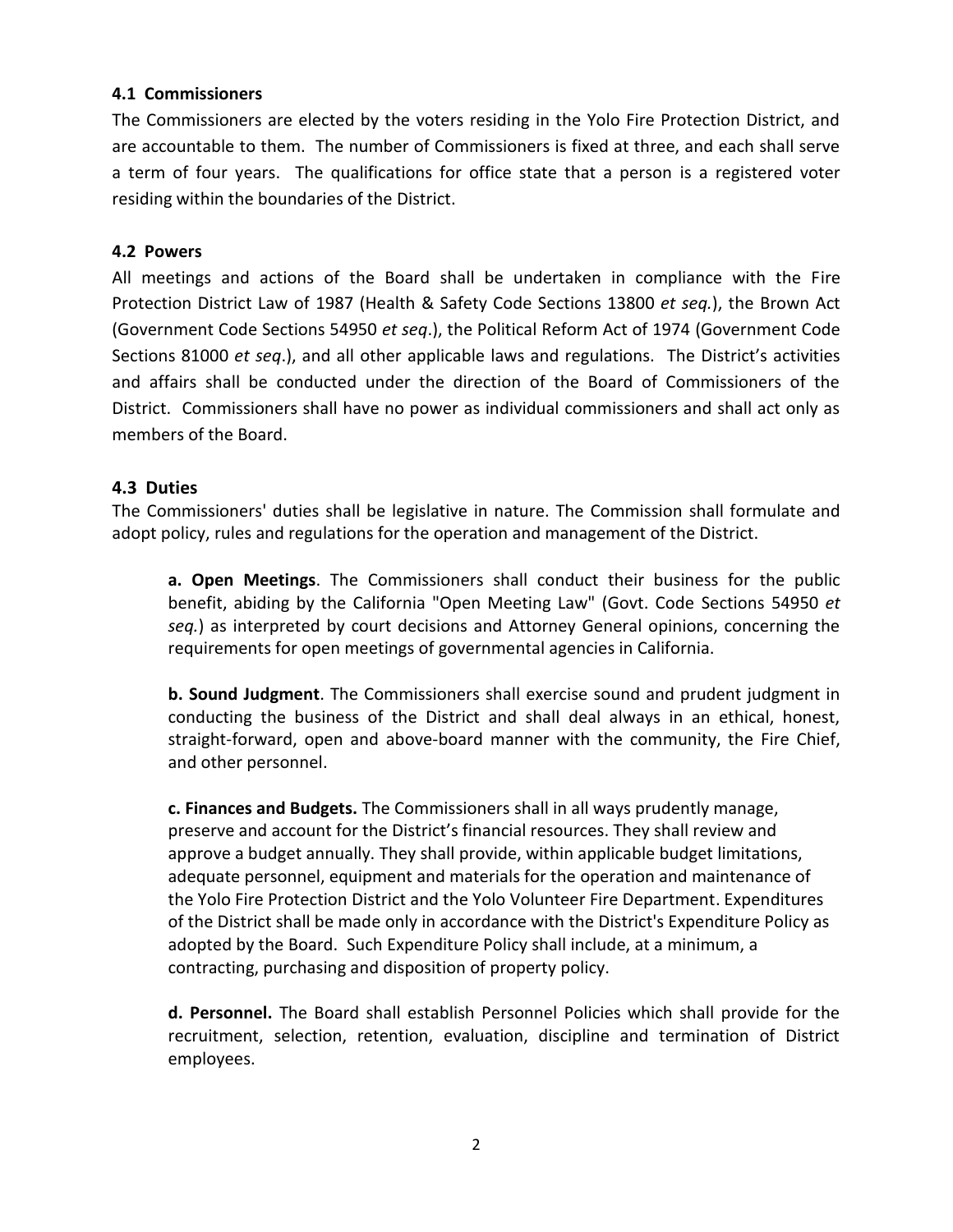**e. Fire Chief.** The Commissioners shall employ a qualified, competent person as Fire Chief who will manage, administer and supervise the Department under the direction of the Board. The Chief shall serve at the will and pleasure of the Board. The Board shall conduct an annual job evaluation of the Chief.

**f. Board Studies.** The Commissioners shall study ways of improving the District and the services the District provides.

**g. Collective Action.** The Board shall act collectively and members will not individually involve themselves in the day-to-day operation of the District. They shall function as a Board rather than as individuals to adopt public policies and Board procedures for guidance of the Board and Department.

**h. Community Relations.** The Commissioners shall work with the Fire Chief and other personnel to stay informed of community response to the District's services and assist in building positive community relations.

**i. Official Functions.** The Commissioners shall represent the District at official functions that pertain to the District as required.

**j. Litigation.** The Board shall initiate legal action when appropriate, and vigorously defend the District against unwarranted claims or demands.

#### **4.4 Standards**

**a. Training**. In order to comply with California law, the Board shall ensure that each Commissioner, the Fire Chief, the Assistant Fire chief, and every other supervisory employee shall complete both Ethics and Sexual Harassment Training every two (2) years. Records memorializing compliance with these requirements shall be maintained at the District's office.

**b. Conflict of Interest Policy.** The Board shall adopt a Conflict of Interest resolution and policy as required by the Political Reform Act, Government Code Section 81000 *et seq*., and shall ensure the filing of such resolution and policy as required by the applicable law and regulations.

**c. Statement of Financial Interest**. Each Commissioner, and any other person holding a position designated by the Board, shall annually file Statements of Financial Interest as required by Government Code Section 87200 *et seq*.

#### **4.5 Officers**

The officers of the Board are a chairman, a vice chairman-secretary, and a treasurer. Officers shall be elected annually at the first meeting of each calendar year. If any Board office is vacant, an election for such office for the remainder of the year shall be held at the next regularly scheduled meeting.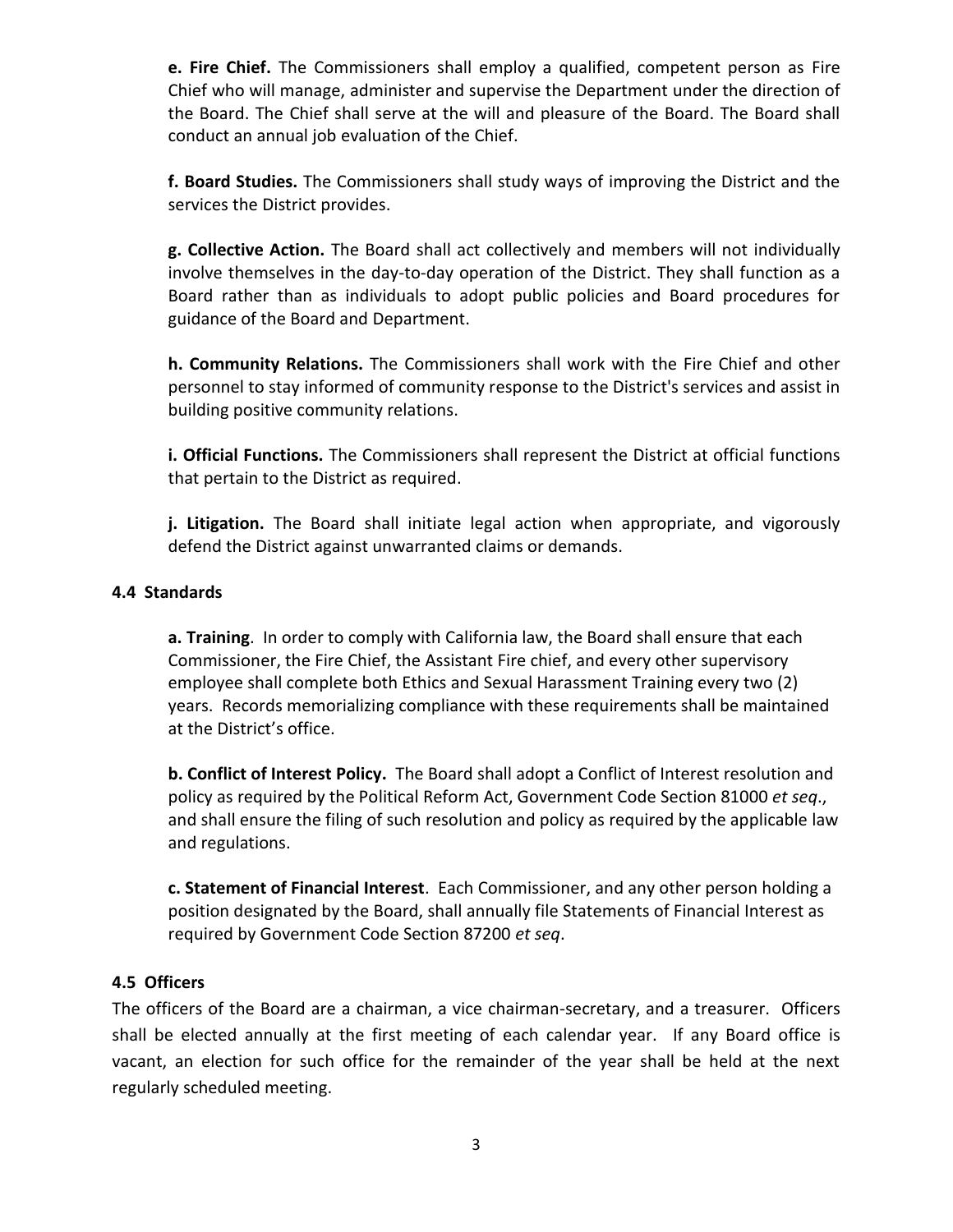#### **4.6 Duties of the Officers**

The Chairman shall preside at all regular and special meetings. The Chairman shall preserve order, and subject to the will of the majority of the Board in attendance, shall decide all questions of order and procedure not otherwise provided for in these Bylaws. The Chairman shall be entitled to make or second any motion and present and discuss any matter as a member of the Board. The Chair may appoint committees as needed for the conduct of Board business. The Vice-Chairman shall assume all duties of the Chairman in the latter's absence from any meeting. The Secretary of the Board shall ensure that a written record of the proceedings of the Board is taken, and that such records are maintained as the official proceedings of the Board. The Treasurer shall ensure that all claims are paid and assist in the preparation of the District budget. The Board shall have the authority to engage the services of personnel to assist with carrying out these duties.

#### **4.7 Resignation**

Any Commissioner may resign at any time by giving written notice to the Chairman or Secretary. The resignation will take effect upon receipt of notice or at any later time specified in the notice.

#### **4.8 Vacancy**

A vacancy shall be declared and filled in accordance with the Fire Protection District Law of 1987 (Government Code Section 1770-1780).

## **Article V MEETINGS**

#### **5.1 Regular Meetings**.

The Board shall meet monthly on the first Monday of each month unless another date and time is agreed upon by the Board of Commissioners. Meetings shall be held at the Yolo Fire District Station, 37720 Sacramento Street, Yolo, CA. The starting time of the meeting may be adjusted by order of the Chairperson to accommodate expected business. Emergency or special meetings shall be called as provided for in Section 54956 of the Government Code of the State of California.

#### **5.2 Special Meetings.**

Special Meetings may be called at any time by the Board's Chairperson, or by a majority of the Commissioners, by delivering personally or by mail, or electronically, written notice of such meeting to each Commissioner and by posting notice and agenda of the meeting at least 24 hours before the time of such meeting. The call and notice shall specify the time and place of the special meeting and the business to be transacted. No other business shall be considered.